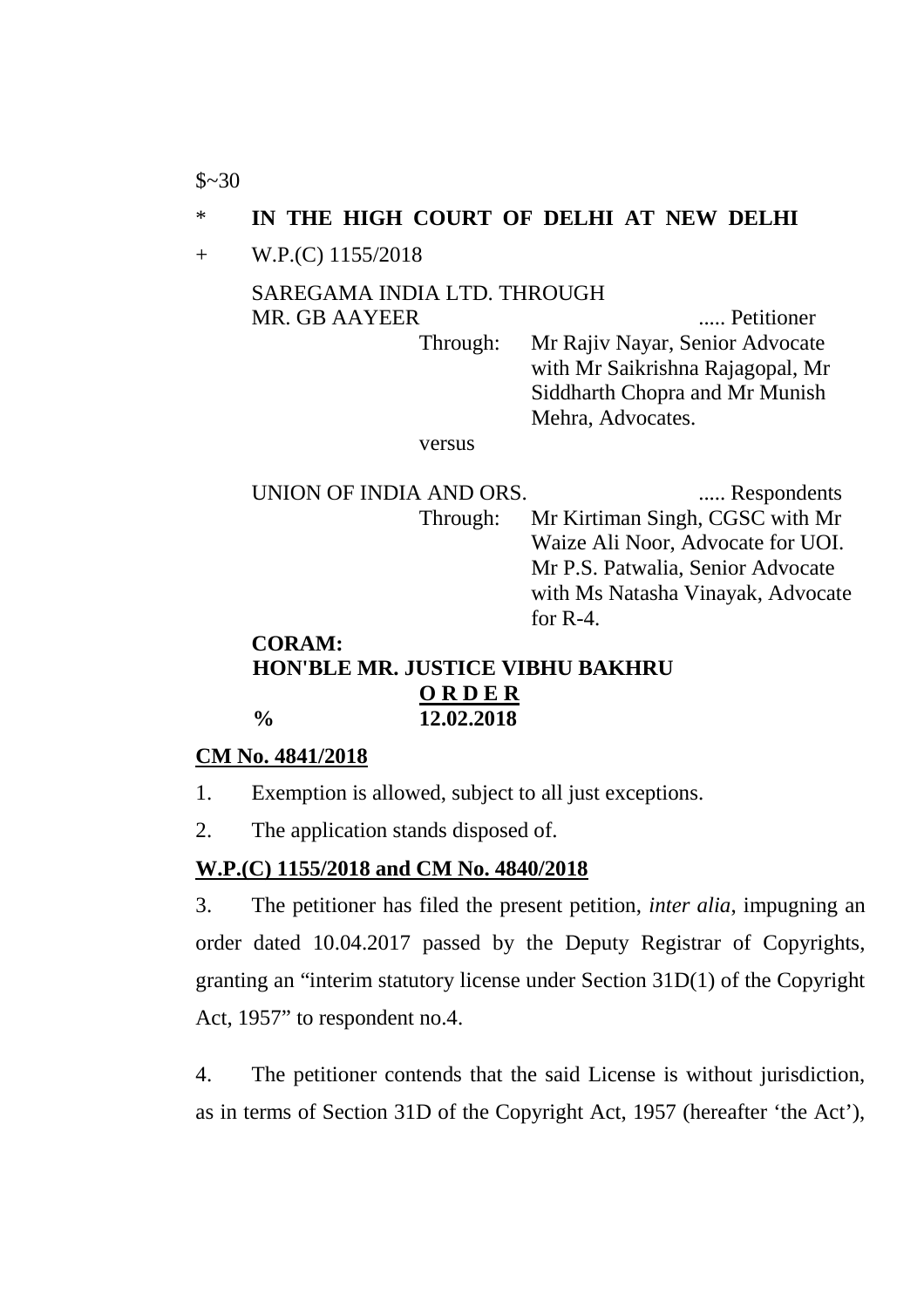the authority to issue the said License is with the "Appellate Board" and not the Registrar. In terms of Section 11 of the Act, the Appellate Board established under Section 83 of the Trademarks Act, 1999 is the Appellate Board for the purposes of the Act.

*5.* Mr Kirtiman Singh, the learned counsel appearing for respondent nos. 1 to 3 has handed over a brief note on behalf of the said respondents. A perusal of the said note indicates that the said respondents do not dispute that the Registrar of Copyright does not have the power to issue the interim license as granted. The case of respondent nos.1 to 3 is that the said License has been granted in terms of the order passed by the Punjab and Haryana High Court on 21.10.2016 in CWP 21945/2016 captioned *"Interjit Singh and Anr. v. Union of India and Ors."*

6. A plain reading of the aforesaid order does not indicate that the Punjab and Haryana High Court had directed the Registrar or Deputy Registrar of Copyrights to pass an order contrary to the provisions of the Act. The Court had merely directed the respondents to decide the representations filed on behalf of the petitioner therein.

7. This Court is, *prima facie*, of the view that such directions had to be complied in accordance with law and thus, if the Registrar of Copyrights did not have the power to issue a statutory licence, no such license could be granted.

8. In view of the above, the interim statutory license, which is impugned in this petition, is stayed till the next date of hearing.